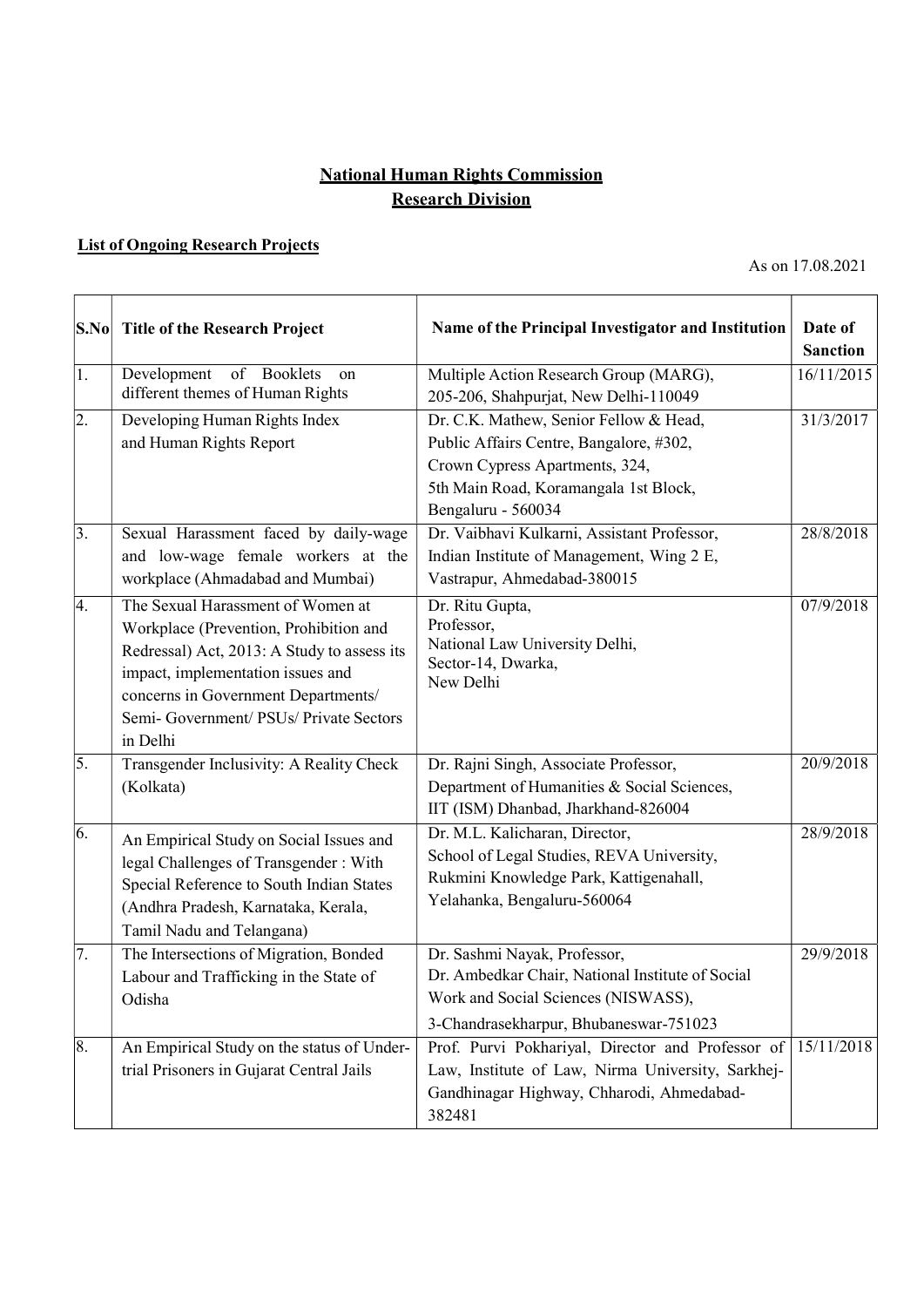| 9.  | Status of the Manual Scavenging and                                          | Dr. Mohan Das K., Associate Professor,                      | 2/1/2019   |
|-----|------------------------------------------------------------------------------|-------------------------------------------------------------|------------|
|     | Workers<br>Water<br>in<br>Sewerage<br>the                                    | Department of Studies in Political Science,                 |            |
|     | Hyderabad Karnataka Regions - Policy                                         | Vijayanagara Sri Krishnadevaraya University,                |            |
|     | and Practice                                                                 | <b>Ballari-583105</b>                                       |            |
| 10. | Study to understand functioning of                                           | Shri Pradeep Narayanan, Director,                           | 24/1/2019  |
|     | companies' response systems vis-a-vis key                                    | Partners in Change, BB-5, Annex-I,                          |            |
|     | Human Rights violations available in                                         | Greater Kailash Enclave II, New Delhi, Delhi-               |            |
|     | Public Domain                                                                | 110048                                                      |            |
| 11. | Assessment and Evaluation of Business and                                    | Dr. Vasanthi Srinivasan,                                    | 24/1/2019  |
|     | Human rights Reporting by Corporate India                                    | Centre for Corporate Governance and Citizenship,            |            |
|     |                                                                              | IIM, Bangalore-560076                                       |            |
| 12. | Role of Child Care Institutions and                                          | Dr. K. C. George, Joint Director                            | 20/09/2019 |
|     | Rehabilitation of Children in CCIs                                           | (Ministry of Women & Child<br>Development)                  |            |
|     |                                                                              | National Institute of Public Cooperation & Child            |            |
|     |                                                                              | Development (NIPCCD), 5, Siri Institutional Area,           |            |
|     |                                                                              | Hauz Khas, New Delhi-110 016                                |            |
| 13. | Domestic Workers in south India and                                          | Dr. Lekha D. Bhat, Assistant Professor                      | 01/10/2019 |
|     | North-East: A situational analysis from                                      | Department of Epidemiology & Public Health                  |            |
|     | Dignity & Rights Perspective                                                 | Central University of Tamil Nadu                            |            |
|     |                                                                              |                                                             |            |
| 14. | Vulnerarability, Legal Protection and work                                   | Dr. Himani Gupta                                            | 01/10/2019 |
|     | conditions of Domestic Wokers                                                | Jagannath International Management School (JIMS),           |            |
|     |                                                                              | New Delhi                                                   |            |
| 15. | Trafficking of Women and Children-                                           | Dr. Awadesh Kumar Singh, Principal Consultant               | 10/10/2019 |
|     | <b>Challenges and Remedies</b>                                               | Bhartiya Institute of Research and Development              |            |
|     |                                                                              | OC-16/1002 Orange County, Ahinsh Khand-I,                   |            |
|     |                                                                              | Indirapuram, (Delhi NCR) Ghaziabad- 201 014                 |            |
| 16. | Study on Socially Responsible Supply                                         | Dr. Anand Akundy,                                           | 17/10/2019 |
|     | Chains for Protection of Human Rights                                        | Institute of Public Enterprises,                            |            |
|     |                                                                              | Osamania Campus, Hyderabad-500007                           |            |
| 17. | Prevalence of Girl Child Labour In The                                       | Dr. M. Karthik                                              | 18/10/2019 |
|     | Indian Textile & Garment Industry                                            | Institute of Public Enterprises, Shamirpet Campus,          |            |
|     |                                                                              | Sy. No. 1266, Shamirpet (V&M),                              |            |
|     |                                                                              | R.R. District, Hyderabad- 501 101                           | 18/10/2019 |
| 18. | Mainstreaming Child Labour Issues in<br>Schools: Challenges and Alternatives | Dr. Ajay Kumar Singh,<br>Tata Institute of Social Sciences, |            |
|     |                                                                              | V.N. Purav Marg, Deonar, Mumbai- 400 088                    |            |
| 19. | Analysis of Trends and patterns of Death                                     | Dr. Mohammad Aslam,                                         | 18/10/2019 |
|     | in Prison & in Police Custody: An                                            | Aligarh Muslim University,                                  |            |
|     | analytical study of such death in                                            | Aligarh-202002                                              |            |
|     | Maharashtra, Uttar Pradesh & Delhi                                           |                                                             |            |
| 20. | Unheard Voice of silent growing majority:                                    | Dr. Shaizy Ahmed                                            | 25/10/2019 |
|     | An assessment of social security and health                                  | Central University of Rajasthan,                            |            |
|     | risks among women migrant workers of                                         | Bandarsindri, Kishangarh, Ajmer - 305 817                   |            |
|     | Rajasthan                                                                    |                                                             |            |
|     |                                                                              |                                                             |            |